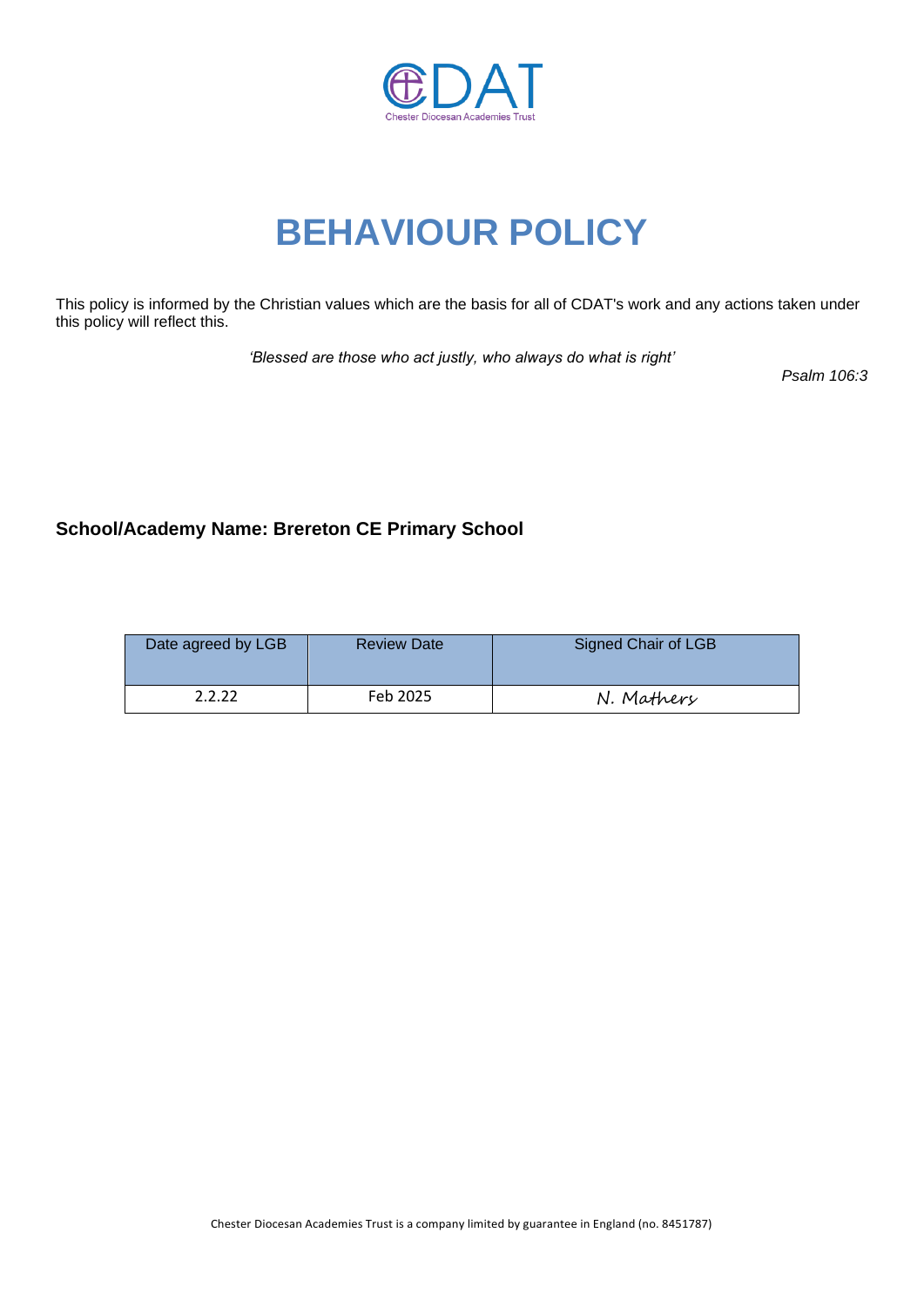# **Contents**

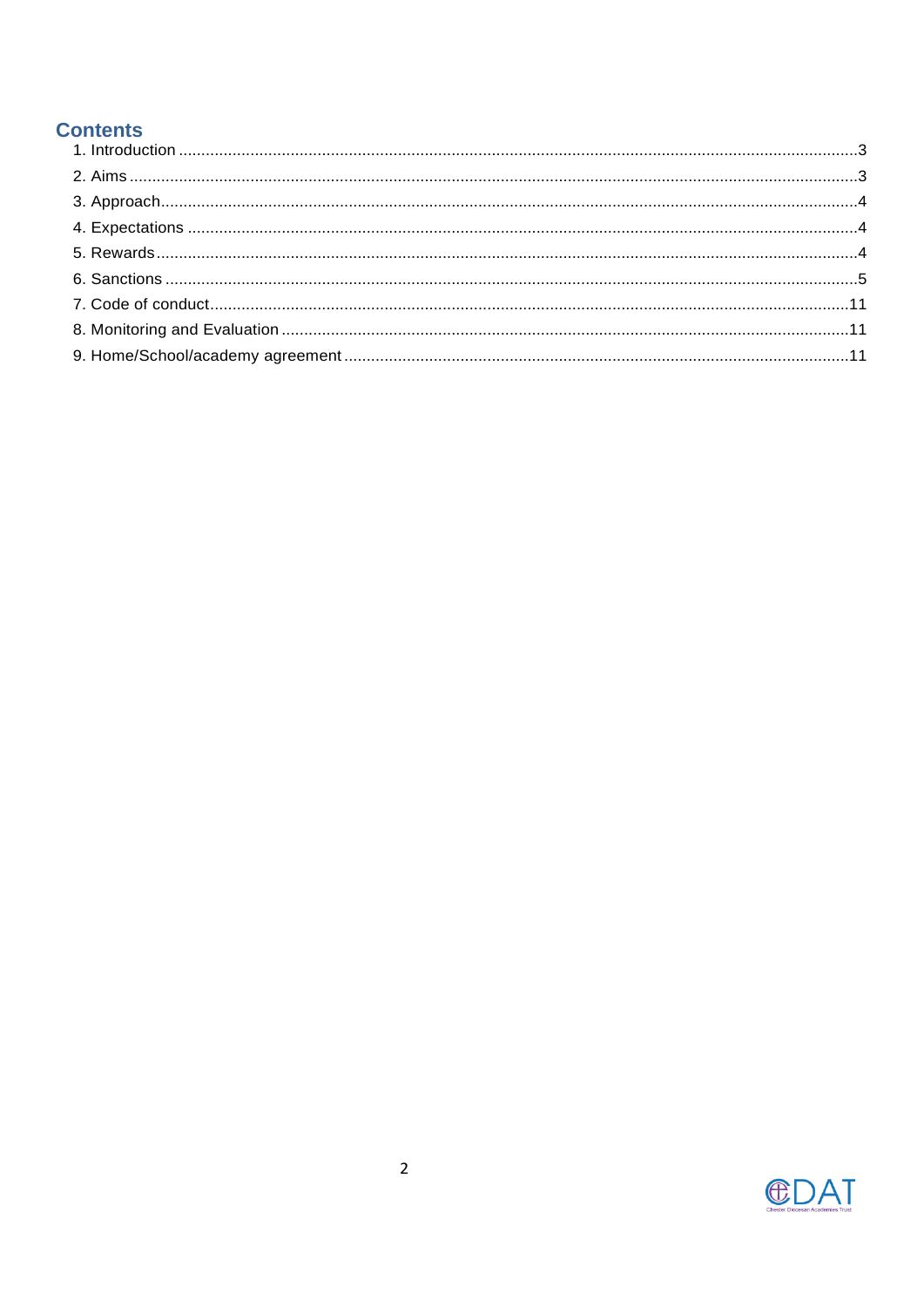# <span id="page-2-0"></span>**1. Introduction**

This policy sets the framework for all Academies in Chester Diocesan Academies Trust (CDAT). Each Academy in the Trust is required to publish its own behaviour policy and procedures based on this policy and in line, with the Independent School Standards Regulations. This must be reviewed annually.

Each Academy will have a Home-School/academy agreement which outlines to parents and pupils their responsibilities in respect of this policy.

It is written with the belief that:

- Good behaviour is not automatically learned but needs to be taught and supported by parents.
- Classroom behaviour can change and that we as teachers can assist children to manage their behaviour more effectively.
- A child with difficulties is a whole School/academy issue not an individual teacher's responsibility
- Christian values provide an effective framework for helping children manage their behaviour

# <span id="page-2-1"></span>**2. Aims**

Our aim is:

- To create an environment that encourages and reinforces good behaviour in line with Christian values.
- To define acceptable standards of behaviour.
- To encourage consistency of response to both positive and negative behaviour.
- To promote self-esteem, self-discipline, respect for self and others, and positive relationships.
- To promote respect for the School/academy environment and belongings
- To ensure that the School/academy's expectations and strategies are widely known and understood.
- To encourage the involvement of both home and School/academy in the implementation of this policy.

## Staff will:

- project themselves as good role models, co-operating and supporting one another, and treating colleagues and pupils with courtesy, consideration and respect;
- have a high standard of pupil expectation in all aspects of work;
- try to raise the levels of pupils' self-esteem;
- provide a varied range of teaching and learning styles to suit the needs of pupils;
- provide an attractive learning environment and quality resources;
- encourage children to accept varying degrees of responsibility, both in and out of the classroom with the purpose of promoting independence, self-reliance and trustworthiness;
- make provision for a happy working atmosphere in School/academy by promoting the pastoral care of children, with staff giving support and guidance to each individual child;
- consistently and fairly implement reward and sanctions systems;
- encourage School/academy/parental partnership, to promote children's education and maintain standards of behaviour;
- create a positive climate with realistic expectations;
- emphasise the importance of being valued as an individual within the group;

The objective of all involved in the academy is to:

- maintain levels of good behaviour;
- provide a consistent approach in rewarding good behaviour;
- provide a consistent approach in responding to unacceptable behaviour;
- ensure that behaviour does not inhibit learning or impede potential;
- promote, through example, honesty and courtesy
- ensure fair treatment for all regardless of age, gender, race, ability and disability
- show appreciation of the efforts and contribution of all.

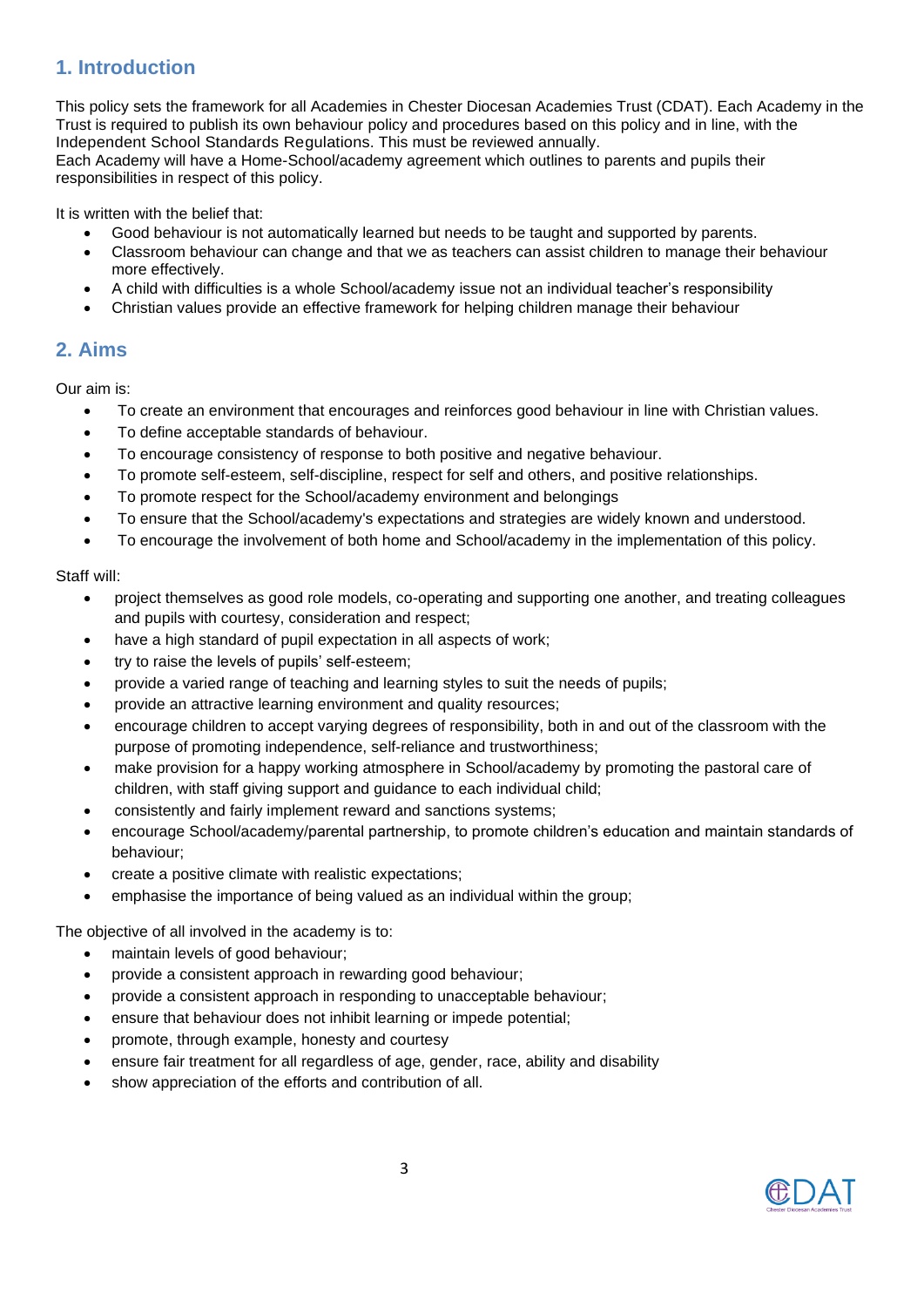# <span id="page-3-0"></span>**3. Approach**

The approach to managing behaviour may differ in individual academies, however, the basic expectation is that CDAT academies will take the following approach:

- to involve all of the School/academy community in making and celebrating the rules
- to ensure that everyone knows and practises the core Christian values
- to regularly use a variety of strategies to promote high standards of behaviour
- to use praise to promote self-esteem, using this to reward kindness shown for others, for consistent good manners, good effort and high standards of achievement
- to ensure that all staff are conscious of the example they set the whole time
- to focus on the child's behaviour and not the child him/herself
- to seek guidance from outside agencies when extra support is needed
- to take ownership of behaviour issues

It is important that each academy provides a clear and consistent approach to behaviour which can be adopted by staff, pupils and parents. All members of the community have the right to feel secure and well respected. Everyone is expected to show courtesy and tolerance for others and to behave in a responsible manner. The importance of training must be recognised, so that children gradually develop self-discipline and opportunities are provided for them to make independent choices and become increasingly responsible for their own actions.

# <span id="page-3-1"></span>**4. Expectations**

The following will be the basic behaviours expected of those involved in CDAT academies

| <b>Staff, Governors, CDAT officers</b><br>and Directors                                                                                                                                                                                                                                                                                                                                                                                                         | <b>Pupils</b>                                                                                                                                                                                                                                                                                                                                                                                                                                                                                                                                                                                                                                                                             | <b>Parents</b>                                                                                                                                                                                                                                                                                                                                                                                                                                                                                                                                                                                 |
|-----------------------------------------------------------------------------------------------------------------------------------------------------------------------------------------------------------------------------------------------------------------------------------------------------------------------------------------------------------------------------------------------------------------------------------------------------------------|-------------------------------------------------------------------------------------------------------------------------------------------------------------------------------------------------------------------------------------------------------------------------------------------------------------------------------------------------------------------------------------------------------------------------------------------------------------------------------------------------------------------------------------------------------------------------------------------------------------------------------------------------------------------------------------------|------------------------------------------------------------------------------------------------------------------------------------------------------------------------------------------------------------------------------------------------------------------------------------------------------------------------------------------------------------------------------------------------------------------------------------------------------------------------------------------------------------------------------------------------------------------------------------------------|
| To lead by example<br>$\bullet$<br>To be consistent in dealing with<br>pupils<br>To encourage the aims and<br>values of the school/academy<br>and local community among<br>the pupils<br>To have high expectations of<br>the pupils<br>To meet the educational, social<br>and behavioural needs of the<br>pupils through an appropriate<br>curriculum and individual<br>support<br>To encourage regular<br>communication between home<br>and school/the academy | To respect, support and care<br>$\bullet$<br>for each other both in<br>school/the academy and the<br>wider community<br>To listen to others and respect<br>$\bullet$<br>their opinions<br>To attend school/the academy<br>$\bullet$<br>regularly, on time, ready and<br>equipped to learn and take part<br>in School/academy activities<br>To take responsibility for their<br>$\bullet$<br>own actions and behaviour<br>To do as instructed by all<br>$\bullet$<br>members of staff (teaching and<br>non-teaching) throughout the<br>School/academy day<br>To be tolerant of others,<br>$\bullet$<br>irrespective of race, gender,<br>religion, age, ability/disability or<br>sexuality. | To be aware of and support the<br>school/academy values and<br>expectations<br>To support the<br>school/academy's approach to<br>behaviour management<br>To ensure that pupils come to<br>school/the academy regularly,<br>on time with the appropriate<br>equipment<br>To provide the school/academy<br>with an explanation of the<br>reasons for any absence as<br>soon as possible<br>To take an active and<br>$\bullet$<br>supportive interest in their<br>children's work and progress<br>To keep up to date with<br>school/academy developments<br>and share concerns where<br>necessary |

# <span id="page-3-2"></span>**5. Rewards**

CDAT is clear that the emphasis is on rewards to reinforce good behaviour, rather than on failures. CDAT believes that rewards have a motivational role, helping students to see that good behaviour is valued. The commonest reward is praise, informal and formal, public and private, to individuals and groups. It is earned by the maintenance of good standards of behaviour as well as by particularly noteworthy achievements. This is as true for adults as for students.

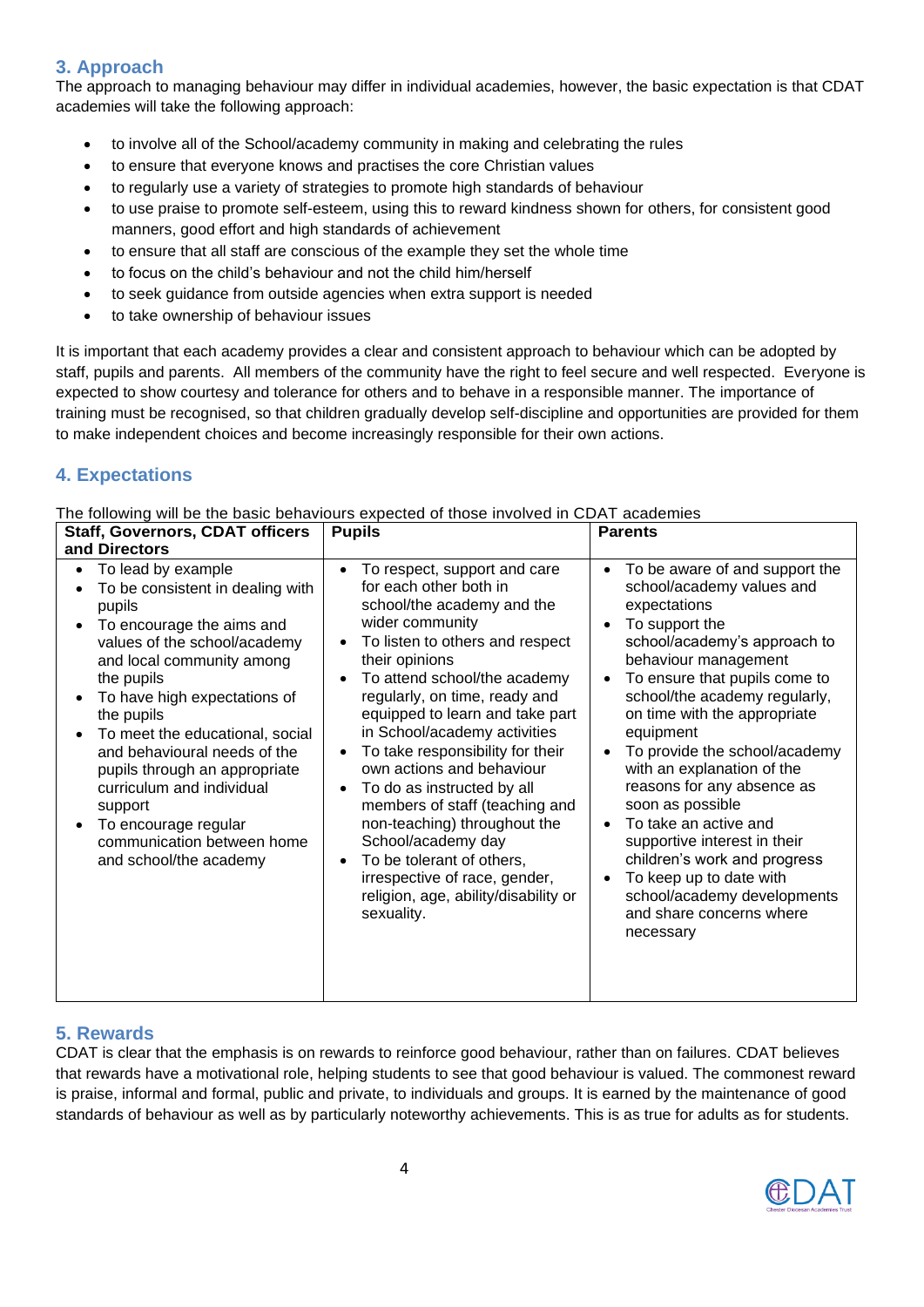<span id="page-4-0"></span>Good behaviour and good work is recognised through a system of rewards that include:

- written comments on work;
- verbal comments to children;
- verbal / written comments to parents;
- visit to senior member of staff e.g. Head/Assistant Head/Key Stage 2 Leader
- stickers, postcards

A "Praise Assembly" is also held each week to publicly recognise the achievements of children in behaviour and work.

Dojo points are awarded using Class Dojo for displaying the following values:

- Compassion
- Service
- Friendship
- Respect
- Endevour
- **Aspiration**
- Belief
- Courage
- Responsibility

Points are also awarded for reading at home and completing homework activities. Points can then be exchanged for prizes.



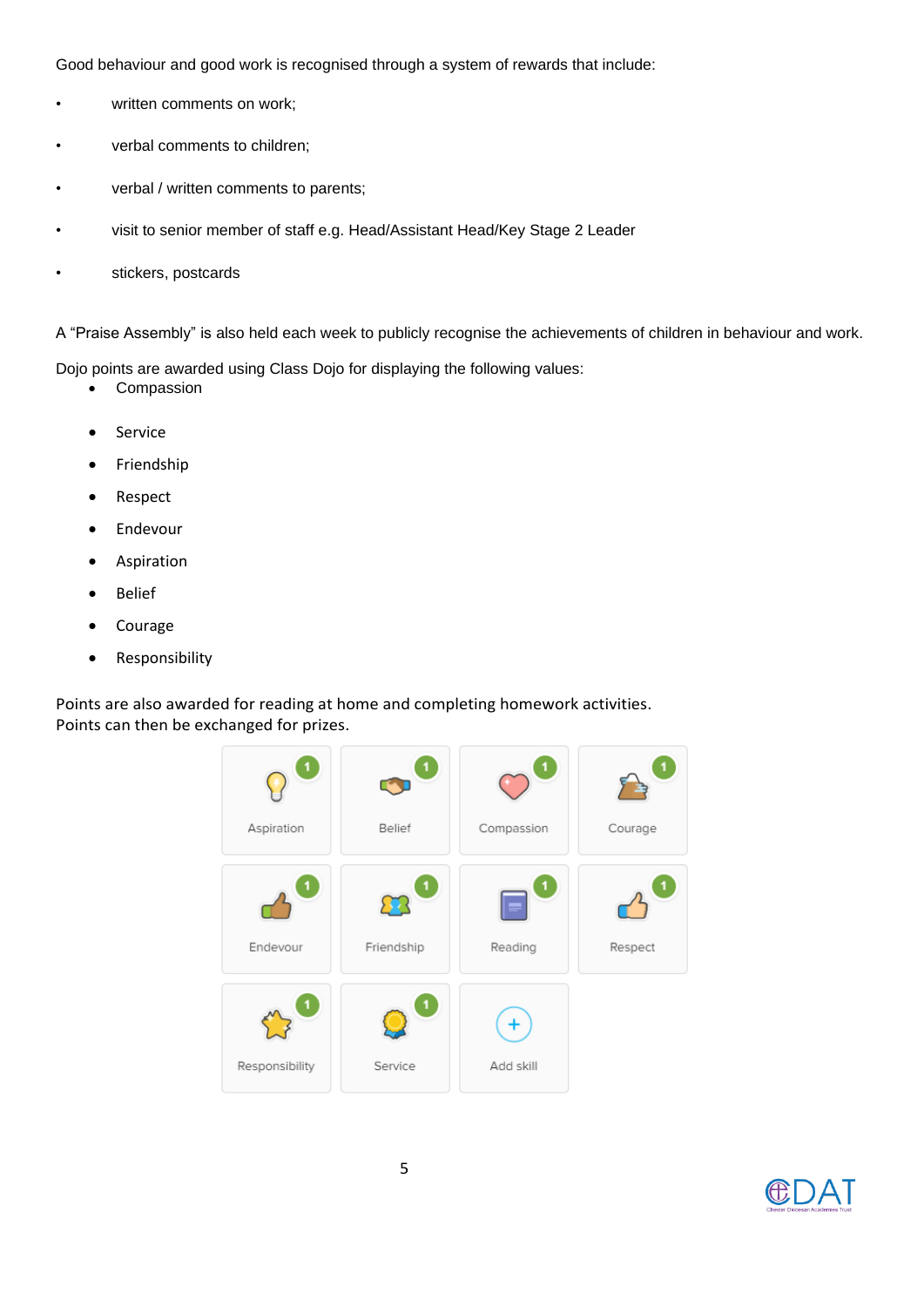# **6. Sanctions**

Although rewards are central to the encouragement of good behaviour, realistically there is a need for sanctions to register the disapproval of unacceptable behaviour and to protect the security and stability of the School/academy community. In an environment where respect is central, loss of respect, or disapproval, is a powerful deterrent.

The use of sanctions should be characterised by certain features:-

- It is clear why the sanction is being applied.
- It is clear what changes in behaviour are required to avoid future punishment.
- Group punishment should be avoided.
- There is a clear distinction between minor and major offences.
- It is the behaviour rather than the person that is punished.
- Any discussion with children relating to behaviour incidents should be carried out in a quiet, calm and nonconfrontational manner.

The following sanctions are permitted for use in CDAT Academies:

- Non verbal warnings.
- Informal verbal warning that is not recorded.
- Formal verbal warning that is recorded and this will be recorded.
- Time out in the classroom.
- Time out outside the classroom environment supervised by another member of staff.
- Letter home to parents.
- Separate supervision during break or lunchtime.
- The loss of privileges.

In extreme circumstances Fixed or Permanent exclusions will be considered in line with the Exclusions Policy

The ethos of Brereton teaches children that everyone makes mistakes and everyone deserve compassion and understanding. There are times when children make a wrong choice and Dojo points can be removed. At Brereton we are always discussing how children can put a mistake right and the importance of forgiveness.



Rewards and Sanctions can be added and changed throughout the year based on the needs of the children and with staff collaboration. If a child's individual needs are such that they are unable to follow Class Charts, an individual programme can be made with support of class teacher, children, parent, Behavioiur Lead and SENCO as needed.

## **The Prevention of Inappropriate Behaviour**

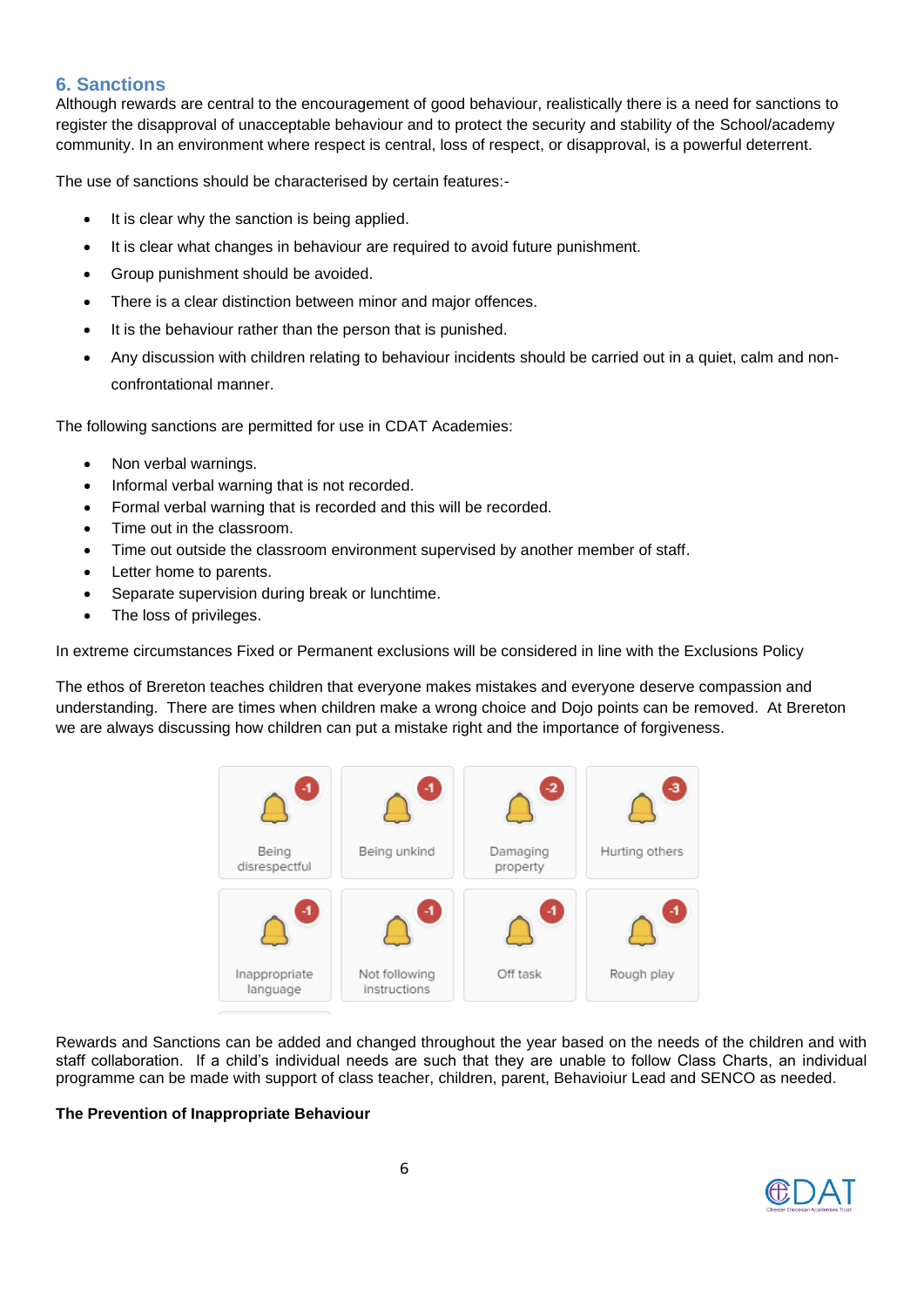Inappropriate or unacceptable behaviour is dealt with at the time by the supervising adult. Persistent poor behaviour can be referred to a senior member of staff. These referrals are at the discretion of members of staff who use their experience and professional judgement to decide upon appropriate action.

Parents are involved from an early stage. Initially this involvement is limited to an informal conversation with the class teacher, but continuation of the inappropriate behaviour can result in parents discussing the problem with a senior member of staff.

There is an agreed system of sanctions within the school. These are used to discourage and correct unacceptable behaviour, and are applied according to the level of seriousness of the problem. The following sanctions may be used alongside the constant recognition and reinforcement of good behaviour: EYFS – Year 3:

- Oral warning
- Move name to the cloud. Dojo point removed.
- Move name to the Thunderstorm (Y3 only). Miss 5 minutes of break.
- Removal to another class
- Referral to senior member of staff, eg. Head or Assistant Head or Key Stage Leader

#### Year 2-6:

- Oral warning, initials on the board
- Move name to Amber. Dojo point removed.
- Move name to the Red. Miss 5 minutes of break.
- Working away from the group
- Removal to another class
- Referral to senior member of staff, eg. Head or Assistant Head or Key Stage Leader

The Senior Management Team will be notified of any incidents of racial, homophobic, sexualised or peer on peer abuse. They will also be alerted to incidents that occur more than once and could constitute bullying.

Other sanctions that may be used are:

- unfinished work, due to bad behaviour, may be sent home;
- staying in at break time for an appropriate period to complete a reflection sheet.
- removal of privileges e.g. extra curricular activities etc. (though this should not affect curriculum entitlement);
- unacceptable behaviour at lunch time may result in children being sent home for lunch.

The time allowed for children to show a positive response will depend on the individual concerned and the severity of the misdemeanour but the situation is discussed with parents at an early stage if children do not respond to sanctions. Continued refusal to reflect a change for the better having explored all of the above should lead to the following:

- enquiry into the need for special needs provision;
- referral to governors with the possibility of exclusion

#### **Violent Behaviour**

Everyone who comes to school has the right to feel safe. Violent behaviour is any deliberate action which hurts another child or adult. In EYFS and KS1, sanctions listed above will be used. Staff will ensure they explain to the child why their behaviour is unacceptable and interventions such as Social Stories and Nurture will be used to ensure that this behaviour does not happen again. In KS2, such behaviour will result in sanctions such as missing break time or working away from the class.

#### **Vulnerable Pupils**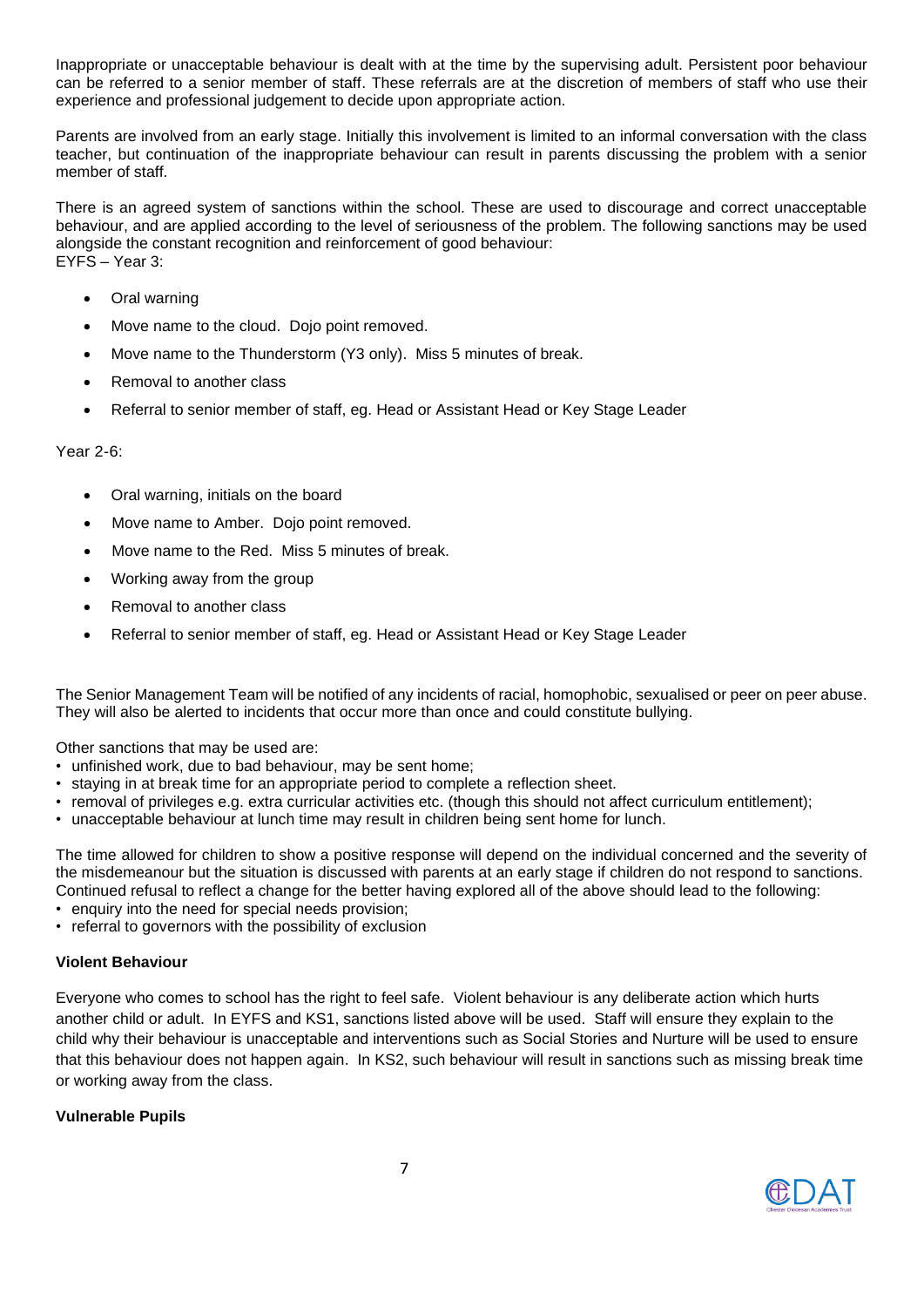During their time at school some pupils will require extra support in managing their behaviour. At these times the behaviour strategy may need to be adapted to support vulnerable pupils. CPOMS will be reviewed by the class teacher, SLT and SENCO to get an overview of the pupil progress. This will enable targeting support for vulnerable pupils.

This information will contribute towards Individual Education and/or Behaviour Plans

## **Bullying**

## **School statement on bullying:**

We believe that all people are made in the image of God and are unconditionally loved by God. Everyone is equal and we treat each other with dignity and respect. Our school is a place where everyone should be able to flourish in a loving and hospitable community.

For guidance, our definition of bullying is;

"Persistent physical or psychological intimidation of one (or more individual(s) to another."

Bullying, in any form, is contrary to all the values reflected at Brereton and will not be tolerated. Bullying is hurtful, unkind or threatening behaviour which is deliberate and repeated. Bullying can be carried out by an individual or a group of people towards another individual or group, where the bully or bullies hold more power than those being bullied. If bullying is allowed it harms the perpetrator, the target and the whole school community and its secure and happy environment. The nature of bullying can be:

- Physical (e.g. hitting, kicking, pushing or inappropriate/unwanted physical contact)
- Verbal (e.g. name calling, ridicule, comments)
- Cyber (e.g. messaging, social media, email)
- Emotional/indirect/segregation (e.g. excluding someone, spreading rumours)
- Visual/written (e.g. graffiti, gestures, wearing racist insignia)
- Damage to personal property
- Threat with a weapon
- Theft or extortion
- Persistent Bullying can be based on any of the following things:
- Race (racist bullying)
- Sexual orientation (homophobic or biphobic)
- Special educational needs (SEN) or disability
- Culture or class
- Gender identity (transphobic)
- Gender (sexist bullying)
- Appearance or health conditions
- Religion or belief

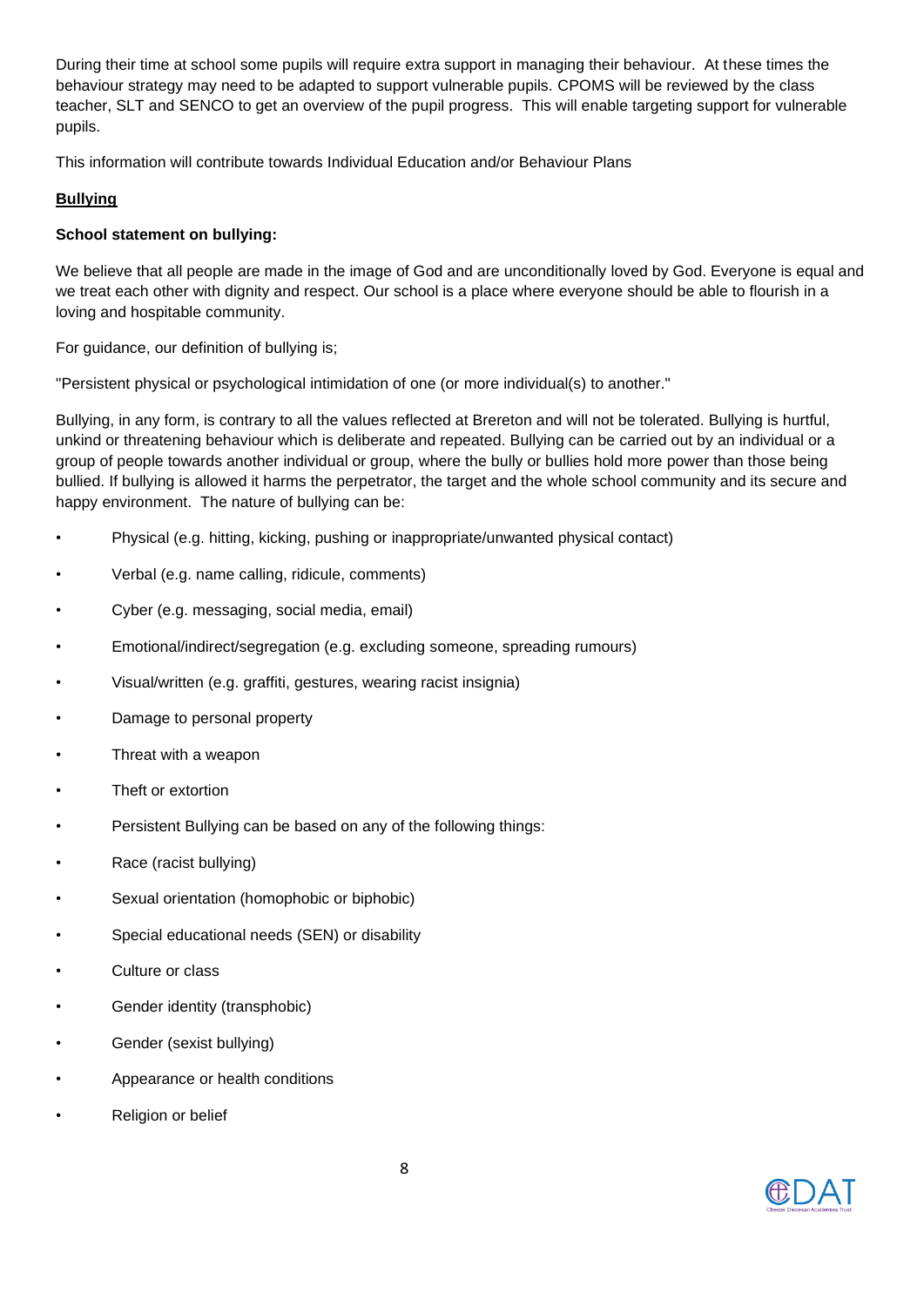- Related to home or other personal circumstances
- Related to another vulnerable group of people

Everyone is involved in the detection of bullying, children, parents, teachers, ancillary staff etc., but in order to maximise its severity, school procedures will be carried out by the Senior Management Team e.g. Head or Deputy. Here at Brereton we aim:

• To ensure a secure and happy environment free from threat, harassment, discrimination or any type of bullying behaviour.

• To create an environment where all are treated with dignity and respect and where all members of the school community understand that bullying is not acceptable.

• To ensure a consistent approach to preventing, challenging and responding to incidents of bullying that occur.

• To inform pupils and parents of the school's expectations and to foster a productive partnership which helps to maintain a bullying-free environment.

• To outline our commitment to continuously improving our approach to tackling bullying by regularly monitoring and reviewing the impact of our preventative measures.

The following are just some of the signs to be aware of:

- Not wanting to come to school
- Not wanting to go out to play
- Change in behaviour / mood swings
- Attention seeking disruptive or withdrawn
- Standard of work falling
- Avoiding contact with people voluntary isolation
- Physical signs eg. tears, bruising, changing story
- Perception of racism (MacPherson Report)

#### **Procedures to follow:**

- 1. Referral to senior management who will then inform other staff to be alert.
- 2. Recording of incidents that have led to decision of ' bullying taking place'.
- 3. Senior Management record discussions with both parties.
- 4. Victim records events if able or by dictation to an appropriate adult eg. class teacher.
- 5. Perpetrator records events if able or by dictation to an appropriate adult eg. class teacher.
- 6. Parents of both parties informed and invited into school for discussions.
- 7. All parties sign an agreed document in recognition that the situation is resolved after an agreed period of time.

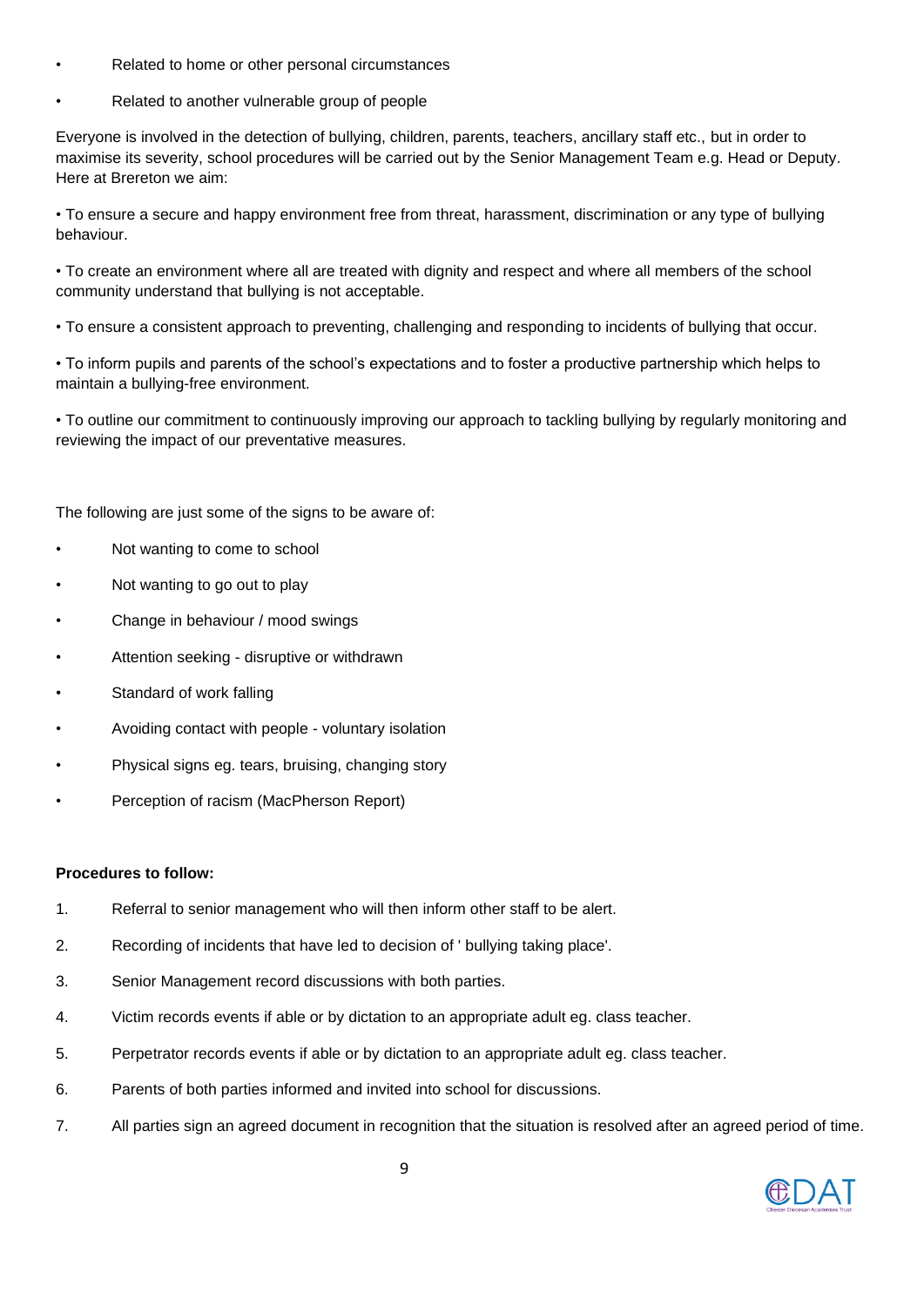- 8. Support is put in place for both the victim and the perpetrator.
- 9. Risk assessments will be compiled and put into place. These will be reviewed regularly.
- 10. Advice from external agencies will be sourced if necessary.

What pupils should do:

- Be aware of what bullying is and know that it should not be tolerated.
- Be responsible. If someone is making you unhappy try to deal with it but if they persist take action, tell someone.
- If you know someone else is being bullied tell someone.
- Never resort to violence yourself but rather portray the message of Christ through your actions.

## What parents should do:

- Watch for any changes in your children that seemingly have no reason.
- Talk with your child to see if there is anything troubling them.
- Record information gained and act on it tell the school immediately.
- Above all, reinforce the 'Role of the Child'. Encourage your child to recruit friends rather than to hit back

## School strategies to prevent and tackle bullying

• We use a range of measures to prevent and tackle bullying including:

• Our school vision is at the heart of everything we do and ensures that all members of the school community are revered and respected as members of a community where all are known and loved by God.

• The PSHE programme of study includes opportunities for pupils to understand about different types of bullying and what they can do to respond and prevent bullying. It also includes opportunities for pupils to learn to value themselves, value others and appreciate and respect difference.

• Collective worship explores the importance of inclusivity, dignity and respect as well as other themes that play a part in challenging bullying.

• Through a variety of planned activities and time across the curriculum pupils are given the opportunity to gain selfconfidence and develop strategies to speak up for themselves and express their own thoughts and opinions.

• Stereotypes are challenged by staff and pupils across the school.

• Pupils are continually involved in developing school-wide anti-bullying initiatives through consultation with school council, ethos council and safeguarding council.

• Working with parents and carers, and in partnership with community organisations to tackle bullying where appropriate.

# **Training**

Staff receive annual training on bullying and a staff meeting each term is dedicated to reviewing behaviour and our approach.

# **Bullying outside of school**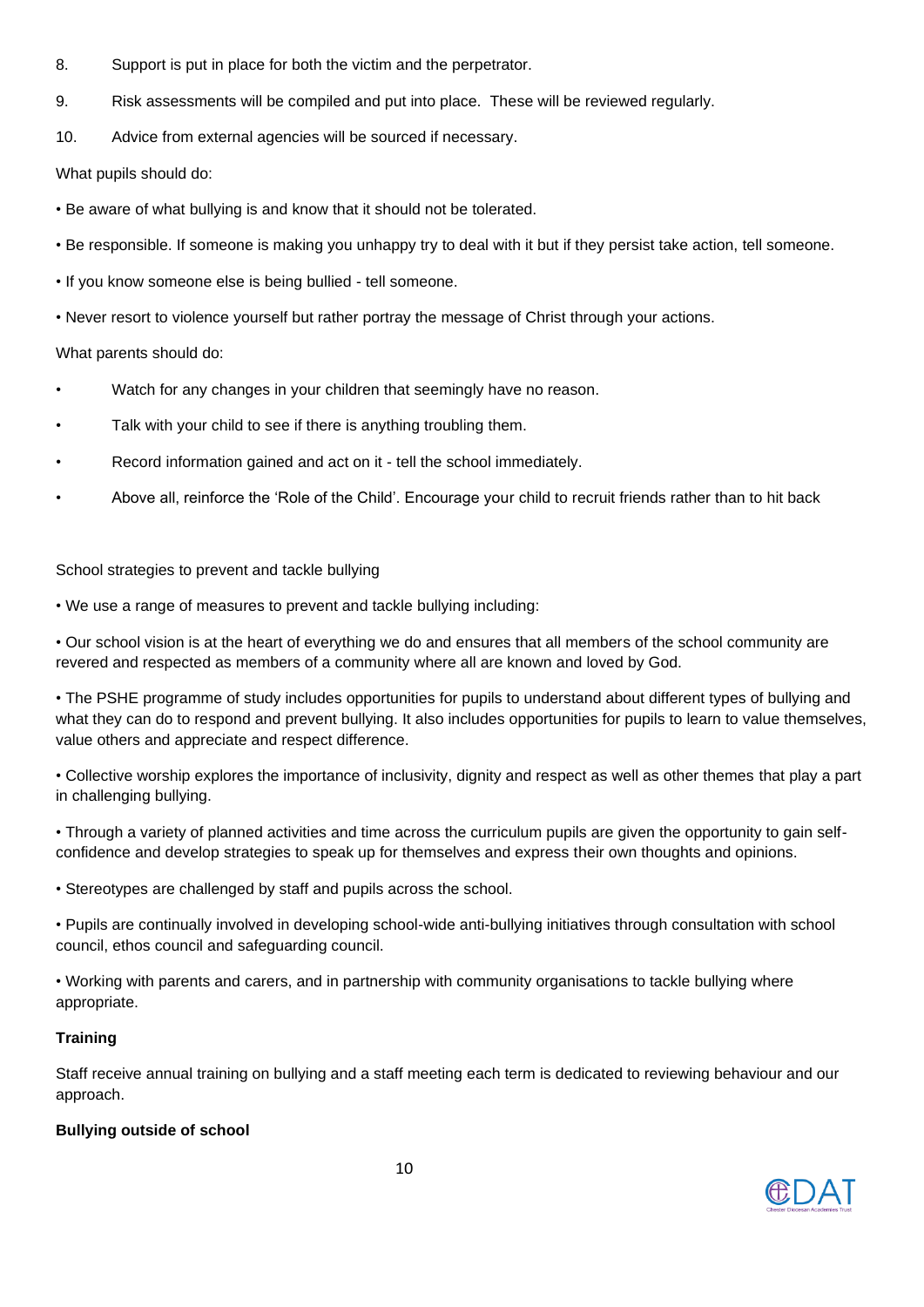Bullying is unacceptable and will not be tolerated, whether it takes place inside or outside of school. Bullying can take place on the way to and from school, before or after school hours, at the weekends or during school holidays, or in the wider community. The nature of cyber bullying in particular means that it can impact on pupils wellbeing beyond the school day. Staff, parents and carers, and pupils must be vigilant to bullying outside if school and report and respond according to their responsibilities outlined in this policy.

## **Derogatory language**

Derogatory or offensive language is not acceptable and will not be tolerated. This type of language can take any of the forms of bullying listed in our definition of bullying. It will be challenged by staff and recorded and monitored on [the incident log (see appendix) and uploaded to CPOMS. Follow up actions and sanctions, if appropriate, will be taken for pupils and staff found using any such language. Staff are also encouraged to record the casual use of derogatory language using CPOMS.

#### **Prejudice based incidents**

A prejudice based incident is a one-off incident of unkind or hurtful behaviour that is motivated by a prejudice or negative attitudes, beliefs or views towards a protected characteristic or minority group. It can be targeted towards an individual or group of people and have a significant impact on those targeted. All prejudice based incidents are taken seriously and recorded and monitors in school, with the headteacher regularly reporting incidents to the governing body. This not only ensures that all incidents are dealt with accordingly, but also helps to prevent bullying as it enables targeted antibullying interventions.

#### **Safeguarding:**

All incidents of bullying, peer on peer abuse and sexual harassment or abuse are recorded on CPOMS. Staff are aware of the need to treat all such incidents seriously and not dismiss it as 'banter.' Staff follow the guidance laid out in our Safeguarding Policy.

# <span id="page-10-0"></span>**7. Code of conduct**

Each CDAT academy will have 'School/academy rules' or 'code of conduct' drawn up in consultation with staff and children and based on this policy.

Our Code of Conduct can be found on our website and in each classroom.

## <span id="page-10-1"></span>**8. Monitoring and Evaluation**

Rewards and all sanctions more serious than informal verbal warnings will be recorded and monitored to provide the Local Governing Body and CDAT with regular information on how effectively the behaviour policy is working. The academy will also monitor to ensure that rewards and sanctions are distributed fairly and so the data will be analysed by:

- **Gender**
- Ethnicity
- SEN
- Age

## <span id="page-10-2"></span>**9. Home/School/academy agreement**

The Home/School/academy agreement will be based on this policy and have the Christian ethos as its basis.